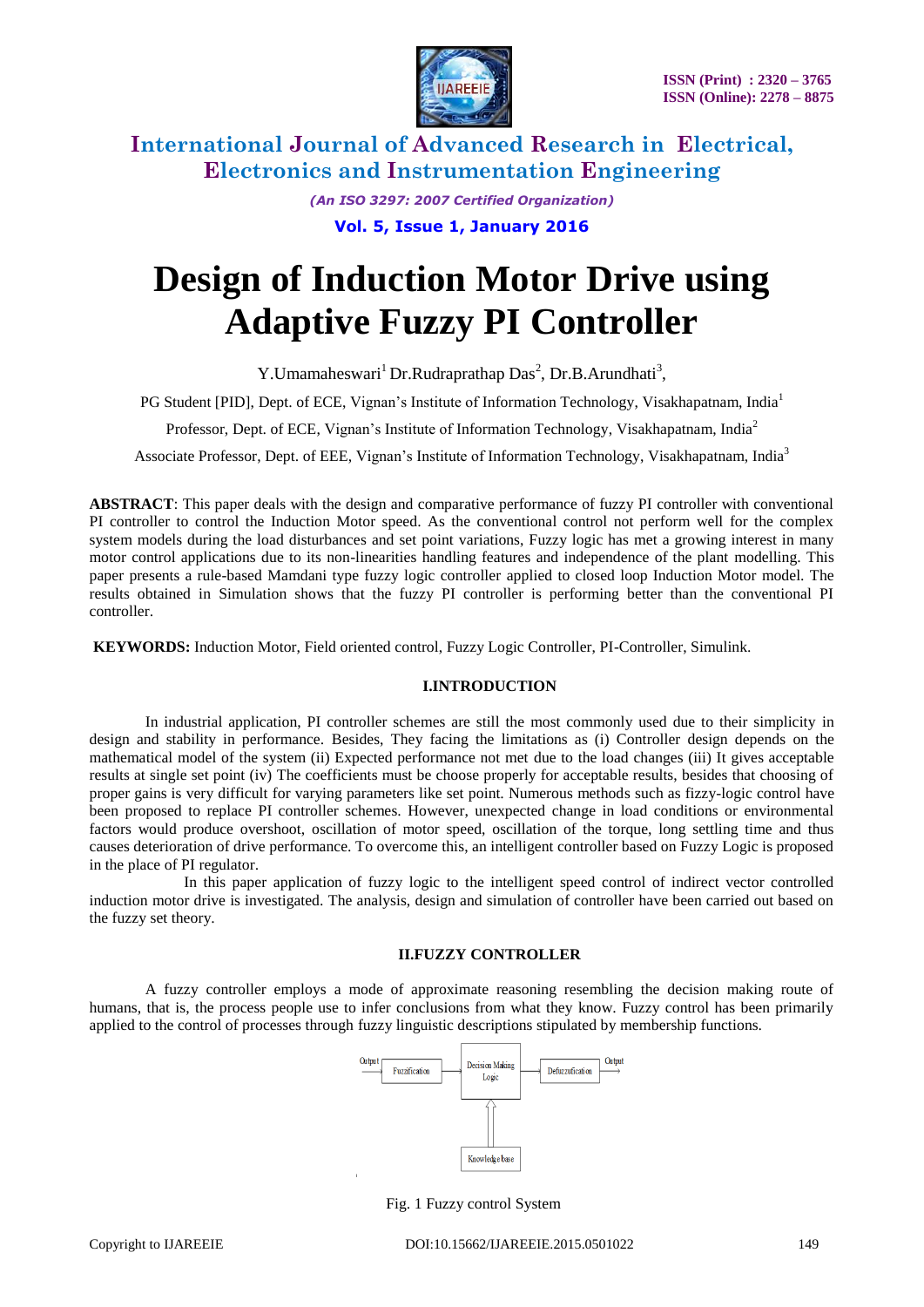

*(An ISO 3297: 2007 Certified Organization)*

### **Vol. 5, Issue 1, January 2016**

 It has certain advantages compared to classical controllers such as ease of control, low cost, and the possibility to design without knowing the exact mathematical model of plant. The Controller architecture includes some rules which describe the casual relationship between two normalized input voltages and an output one. These are Error (e), that is speed error, Change-of-error (∆e), that is derivative of speed error, and Output, defined as the change-ofcontrol  $(\Delta T^*)$ .

#### **III. DYANAMIC MODEL OF INDUCTION MOTOR**

The dynamic modelling of Induction Motor is done in Simulink program of Matlab by utilizing its mathematical equations which are shown below. We have used synchronous frame of reference where:

$$
v_{qs}^c = (R_s + p_{s})i_{qs}^c + \omega_c L_s i_{ds}^c + p_{m}i_{qr}^c + \omega_c L_m i_{dr}^c
$$
 (1)

$$
\nu_{ds}{}^{c} = -\omega_c L_s i_{qs}{}^{c} + (R_s + pL_s) i_{ds}{}^{c} - \omega_c L_m i_{qr}{}^{c} + pL_m i_{dr}{}^{c}
$$
 (2)

$$
v_{qr}^c = pL_m i_{qs}^c + (\omega_c - \omega_r)L_m i_{ds}^c + (R_r + pL_r)i_{qr}^c + (\omega_c - \omega_r)L_r i_{dr}^c
$$
 (3)

$$
v_{dr}{}^{c} = -L_{m}(\omega_{c} - \omega_{r})i_{qs}{}^{c} + pL_{m}i_{ds}{}^{c} - L_{r}(\omega_{c} - \omega_{r})i_{qr}{}^{c} + (R_{r} + pL_{r})i_{dr}{}^{c}
$$
(4)

And the Mechanical equation can be written as

$$
T_e = J * \frac{d\omega_m}{dt} + B\omega_m + T_l \tag{5}
$$

$$
\frac{d\omega_m}{dt} = \frac{1}{J} * (T_e - T_l - B\omega_m)
$$
  
=  $\frac{1}{J} * \{\frac{3}{2} * \frac{P}{2} * L_m [ (i_{qs} * i_{dr}) - (i_{ds} * i_{qr}) ] - T_l - B\omega_m$  (6)

 $\omega_0$  = base freq.;  $\omega_r$  = rotor frame frequency

 $\omega_s$  = synchronous frame frequency( Rad/sec)

- R<sup>s</sup>  $R_s$ , $R_r$  = Stator and Rotor resistances
- $L_{\rm s}$  $L_s$ ,  $L_r$  = Stator and Rotor inductances
	- $L_m$  = Magnetizing inductance
	- $V_{\text{qs}}$ ,  $i_{\text{qs}}$  = q axis stator voltage and current
	- $V_{ds}$ ,  $i_{ds}$  = d axis stator voltage and current
	- $V<sub>qr</sub>$ ,  $i<sub>qr</sub> = q$  axis rotor voltage and current
	- $V_{dr}$ ,  $i_{dr} = d$  axis rotor voltage and current
	- $\omega_m$  = Rotor speed in mech. rad/sec
	- $\omega_r$  = Rotor speed in electrical rad/sec
	- $p =$ Number of poles
	- $T_e$  = Electromagnetic torque
	- $T_1$  = Load torque
	- $J =$ Load inertia coefficient
	- $B =$  Friction coefficient

#### **IV .PROPOSED CONTROL SCHEME**

As shown in Figure2, set point is the desired speed of the motor, while the feedback signal is the measured value of the induction motor speed. The error signal and its derivative are used as input for FLC block. The output of FLC is the required change in reference torque  $(T^*)$  which will be integrated continuously and it will given to current generator and the generated reference current  $(i_{qr}^* , i_{dr}^*)$  will be compared with the actual motor current  $(i_{qr} , i_{dr})$  and the difference will given to conventional PI controller. The reference voltages  $(v_{qr}^*$ ,  $v_{dr}^*$ ) of conventional PI controller is sent to 2/3 phase transformation block. These voltages ( $v_a$ ,  $v_b$ ,  $v_c$ ) are used for PWM signal generation to control PWM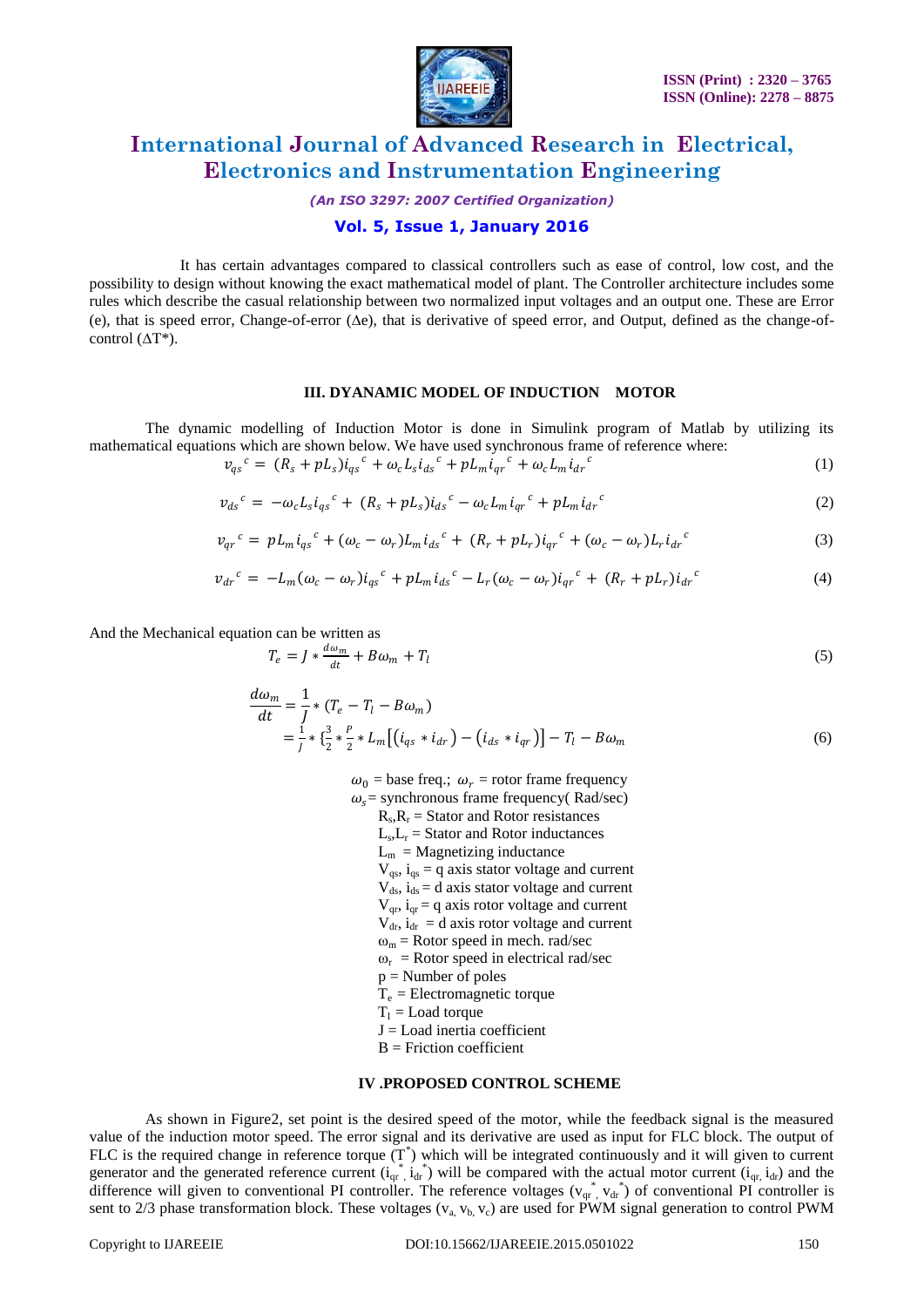

*(An ISO 3297: 2007 Certified Organization)*

### **Vol. 5, Issue 1, January 2016**

inverter output voltages through which the speed of an induction motor is controlled. Feedback signal, which is the motor speed, will be sent again to FLC. So, the closed loop control system works continuously to achieve the desired motor speed.



Fig. 2 Proposed block diagram

#### *A. Field Oriented Control*

 Field oriented control (FOC) technique is intended to separate the stator currents into "flux producing  $(i_{ds})$ " and "torque producing  $(i_{qs})$ " components by utilizing transformation to the d-q coordinate system. These current components can be treated separately, and then recombined to create the actual motor phase currents. This gives a solution to the better control of the motor torque, which allows higher dynamic performance. For the high performance drives, the indirect Field oriented control is preferred choice. It is essentially same as the Direct Field oriented control, except that the rotor angle  $\theta_e$  is generated in an indirect manner (estimation) using the measured speed  $\omega_r$  and the slip speed  $\omega_{sl}$ . To implement the indirect Field oriented control strategy, it is necessary to take the following dynamic equations into consideration.

$$
\theta_e = \int \omega_e dt = \int (\omega_r + \omega_{sl}) dt = \theta_r + \theta_{sl} \tag{7}
$$

For decoupling control, the stator flux component  $i_{ds}$  should be aligned on the  $d^e$  axis, and the torque component  $i_{qs}$  should be on  $q^e$  axis, that leads to  $\psi_{qr} = 0$  and  $\psi_{dr} = \psi_r$  then:

$$
\frac{L_r}{R_r}\frac{d\psi_r}{dt} + \psi_r = L_m i_{ds} \tag{8}
$$

As well, the slip frequency can be calculated as:

$$
\omega_{sl} = \frac{L_m}{\psi_r} \frac{R_r}{L_r} i_{qs} \tag{9}
$$

It is found that the ideal decoupling can be achieved if the above slip angular speed command is used for making field orientation.

The constant rotor flux  $\psi_r$  and  $\frac{d\psi_r}{dt} = 0$  can be substituted in equation (8), so that the rotor flux sets as  $\psi_r = L_m i_{ds}$ 

The Simulink model for such an indirect vector control system is shown in the Fig. 3. This control technique operates the induction motor similar as separately excited DC motor so as to achieve high dynamic performance [2], [4].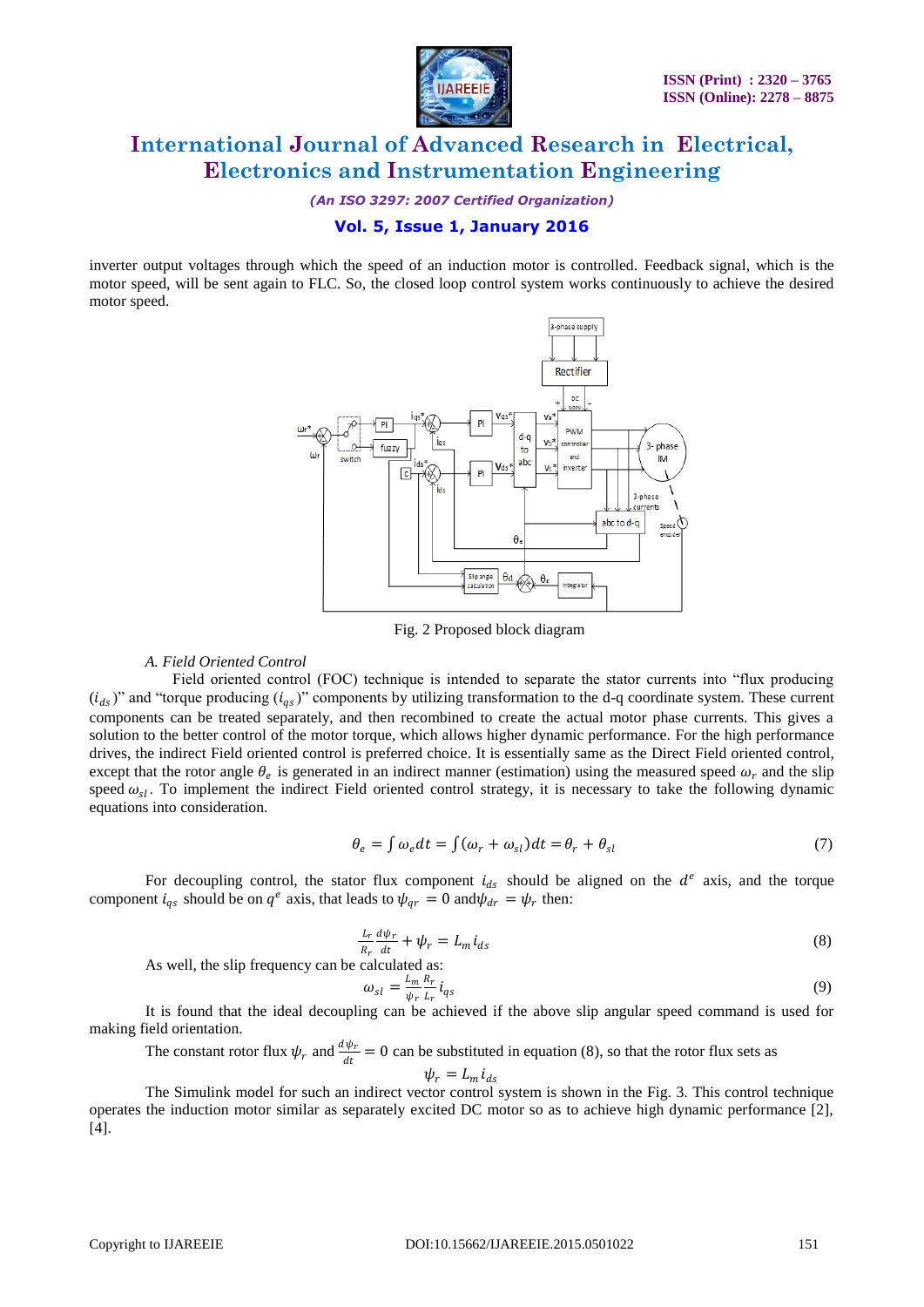

*(An ISO 3297: 2007 Certified Organization)*

### **Vol. 5, Issue 1, January 2016**

#### *B. Design and Description of Fuzzy Controller*

 Fuzzy based controller has four major blocks one that computes the error into two input variables, a Fuzzification block, an inference mechanism, and the last step is Defuzzification.

#### *1) Input/ Output variables*

The design of the fuzzy logic controller requires predefined input and output variables. The variables entering the fuzzy logic speed controller has been selected as the speed error and its time variation. Two input variables  $e(k)$ and ∆*e*(*k* ) , are calculated at every sampling instant as:

$$
e(k) = \omega_r^*(k) - \omega_r(k)
$$
  
 
$$
\Delta e(k) = e(k) - e(k-1)
$$

Where  $\omega_r^*(k)$  is the reference speed,  $\omega_r(k)$  is the actual rotor speed and  $e(k-1)$  is the value of error at previous sampling time.

The output variable of the fuzzy logic speed controller is the variation of command torque,  $\Delta T^*(k)$  which is integrated to get the reference command torque, T\*(k) as shown in the following equation.

$$
T^*(k) = T^*(k-1) + \Delta T^*(k)
$$

#### *2) Fuzzification*

In this stage, the crisp variables  $e(k)$  and  $\Delta e(k)$  are converted in to fuzzy variables *e* and  $\Delta e$ respectively. The membership functions associated with the control variables have been chosen with triangular and trapezoidal shapes as shown in Fig. 3.

The universe of discourse of all the input and output variables are established as (-1, 1). The suitable scaling factors are chosen to brought the input and output variables to this universe of discourse. Each universe of discourse is divided into seven overlapping fuzzy sets:

Negative Large (NL), Positive Large (PL),

Negative Medium (NM), Positive Medium (PM),

Negative Small (NS), Positive Small (PS), Zero (ZE).

 Each fuzzy variable is a member of the subsets with a degree of membership μ varying between 0 (nonmember) and 1 (full-member).

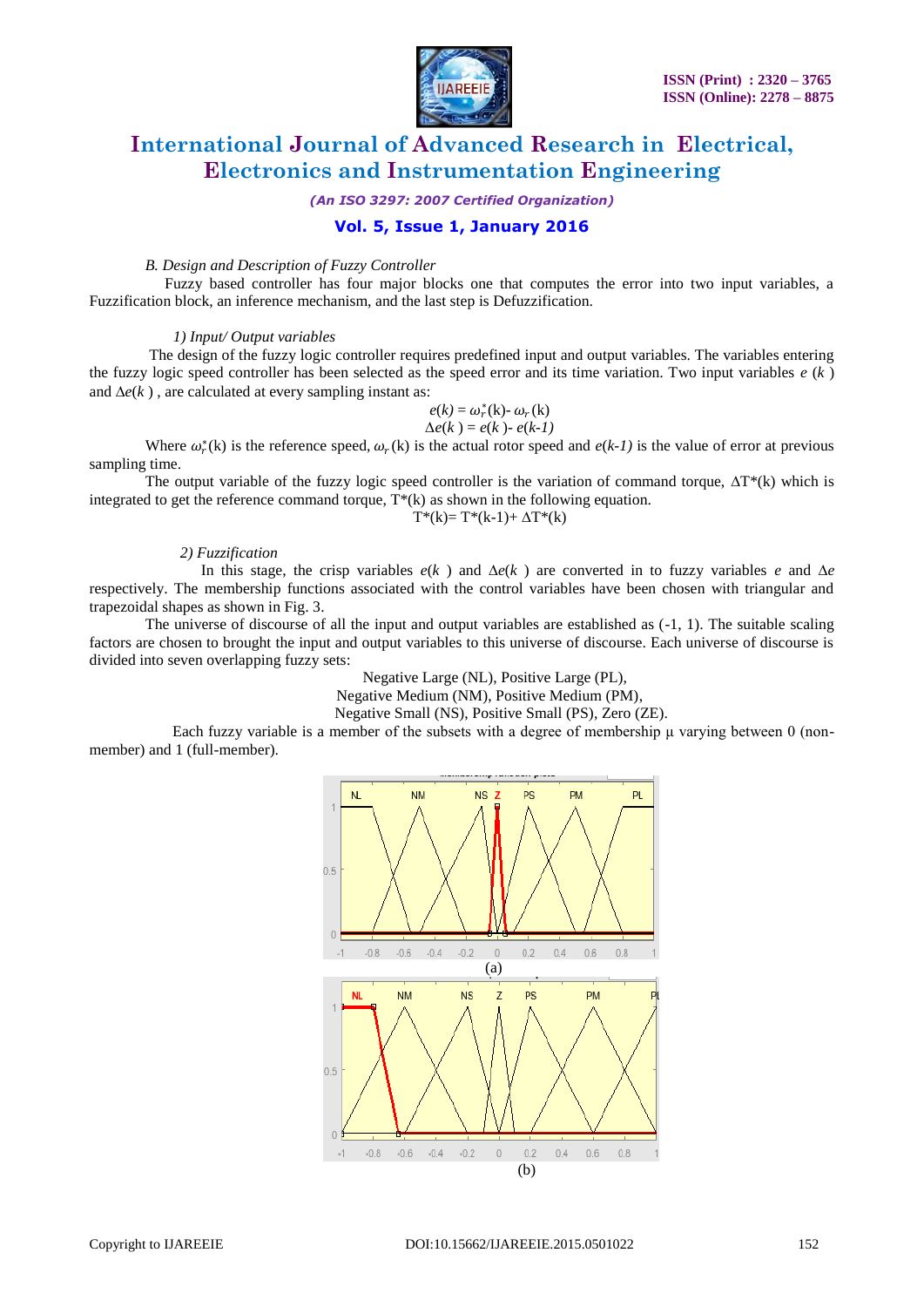

#### *(An ISO 3297: 2007 Certified Organization)*

### **Vol. 5, Issue 1, January 2016**



Fig. 3 Membership functions for (a) speed error (b) change in speed error (c) Change in torque

#### *3) Knowledge base and Inference Stage*

It is the process that relates input fuzzy sets to output fuzzy sets using if-then statements to make the reasonable rules. In this stage, the variables *e* and ∆*e* are processed by an inference engine that executes 49 rules as shown in Table I.

|             | TADLE I.<br><b>FULLY</b> COMMON FUILS |             |             |             |           |             |           |  |  |
|-------------|---------------------------------------|-------------|-------------|-------------|-----------|-------------|-----------|--|--|
| $\mathbf e$ | L                                     | $\bf M$     | S           | E           | ${\bf S}$ | $\bf M$     | L         |  |  |
| L           | L                                     | L           | L           | L           | ${\bf M}$ | S           | E         |  |  |
| $\mathbf M$ | L                                     | L           | L           | $\mathbf M$ | S         | ${\bf E}$   | $\rm S$   |  |  |
| ${\bf S}$   | L                                     | L           | $\mathbf M$ | S           | E         | S           | ${\bf M}$ |  |  |
| E           | L                                     | $\mathbf M$ | $\mathbf S$ | ${\bf E}$   | S         | $\mathbf M$ | L         |  |  |
| ${\bf S}$   | $\mathbf M$                           | S           | E           | S           | ${\bf M}$ | L           | L         |  |  |
| $\mathbf M$ | S                                     | E           | S           | $\mathbf M$ | L         | L           | L         |  |  |
| L           | E                                     | $\mathbf S$ | $\mathbf M$ | L           | L         | L           | L         |  |  |

 $TADITI$ . Fuzzy control rules

#### *4) Defuzzification*

In this stage a crisp value of the output variable  $T^*$  is obtained by using Center Of Area (COA) is used as a deffuzification method, which can be presented as

$$
\Delta T^*(k) = \frac{\sum_{i=1}^n \mu [(\Delta T^*)_i] (\Delta T^*)_i}{\sum_{i=1}^n \mu [(\Delta T^*)_i]}
$$

#### **V. SIMULATION RESULTS AND DISCUSSION**

At various set points simulation tests were carried out on induction motor drive using both conventional PI controller and fuzzy PI controller. The dynamic performance like settling time, raise time and peak overshoots for the proposed controller with conventional controller has compared.

In tth fig 4,5 we have set a speed of 300 rad/s to be fed so as to find out the performance with fuzzy PI controller and conventional PI controller at no-load condition.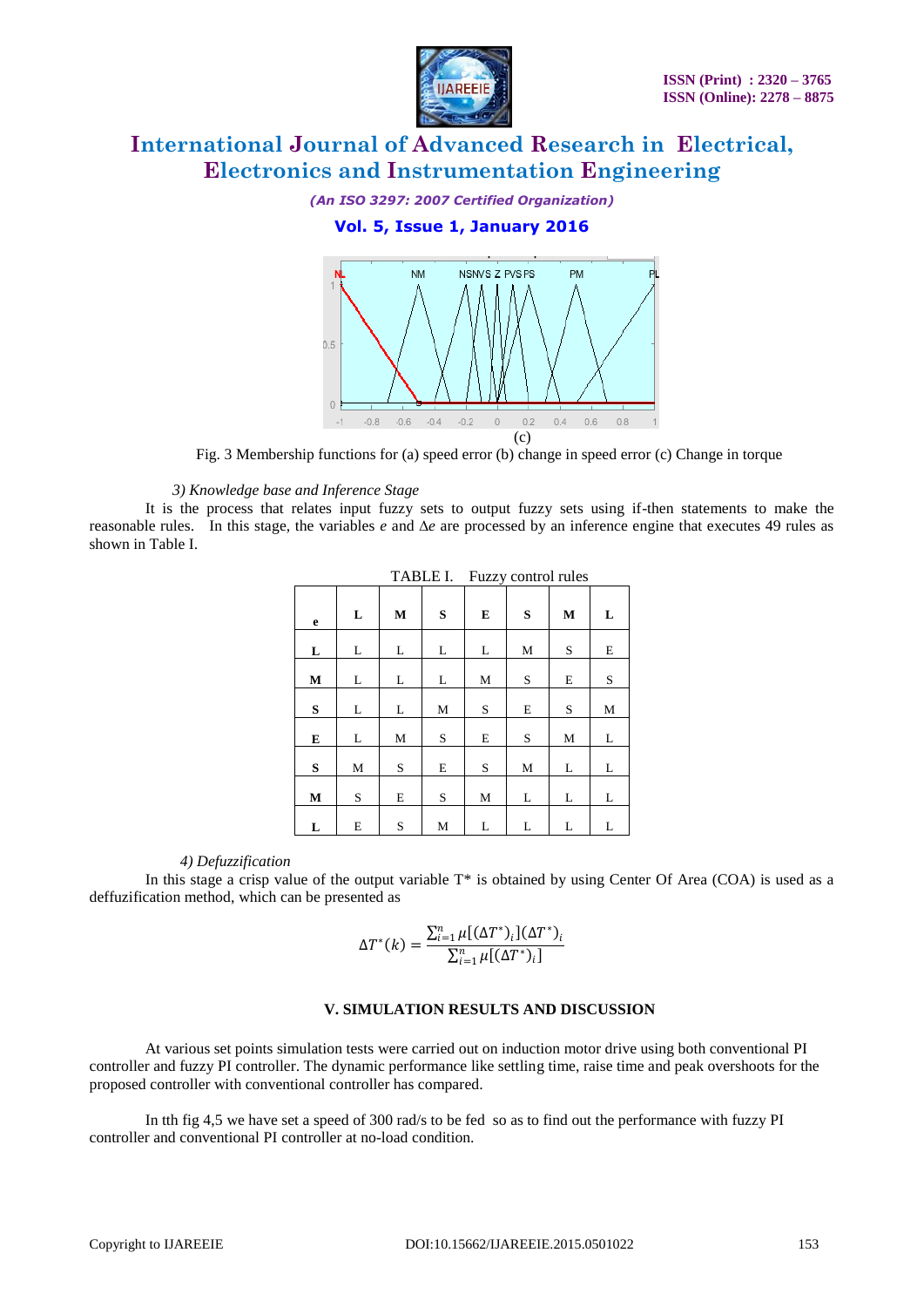

*(An ISO 3297: 2007 Certified Organization)*

## **Vol. 5, Issue 1, January 2016**



Fig. 4 Simulation result of I.M speed for ref. speed of 300(rad/sec) at no-load



Fig. 5 Simulation result of I.M torque for ref. speed of 300(rad/sec) at no-load

In tth fig 6,7 we have set a speed of 300 rad/s to be fed so as to find out the performance with fuzzy PI controller and conventional PI controller with change in load 1N-m at 2.5 sec







Fig 7 Simulation result of I.M torque for ref. speed of 300(rad/sec) with change in load 1N-m at 2.5 sec.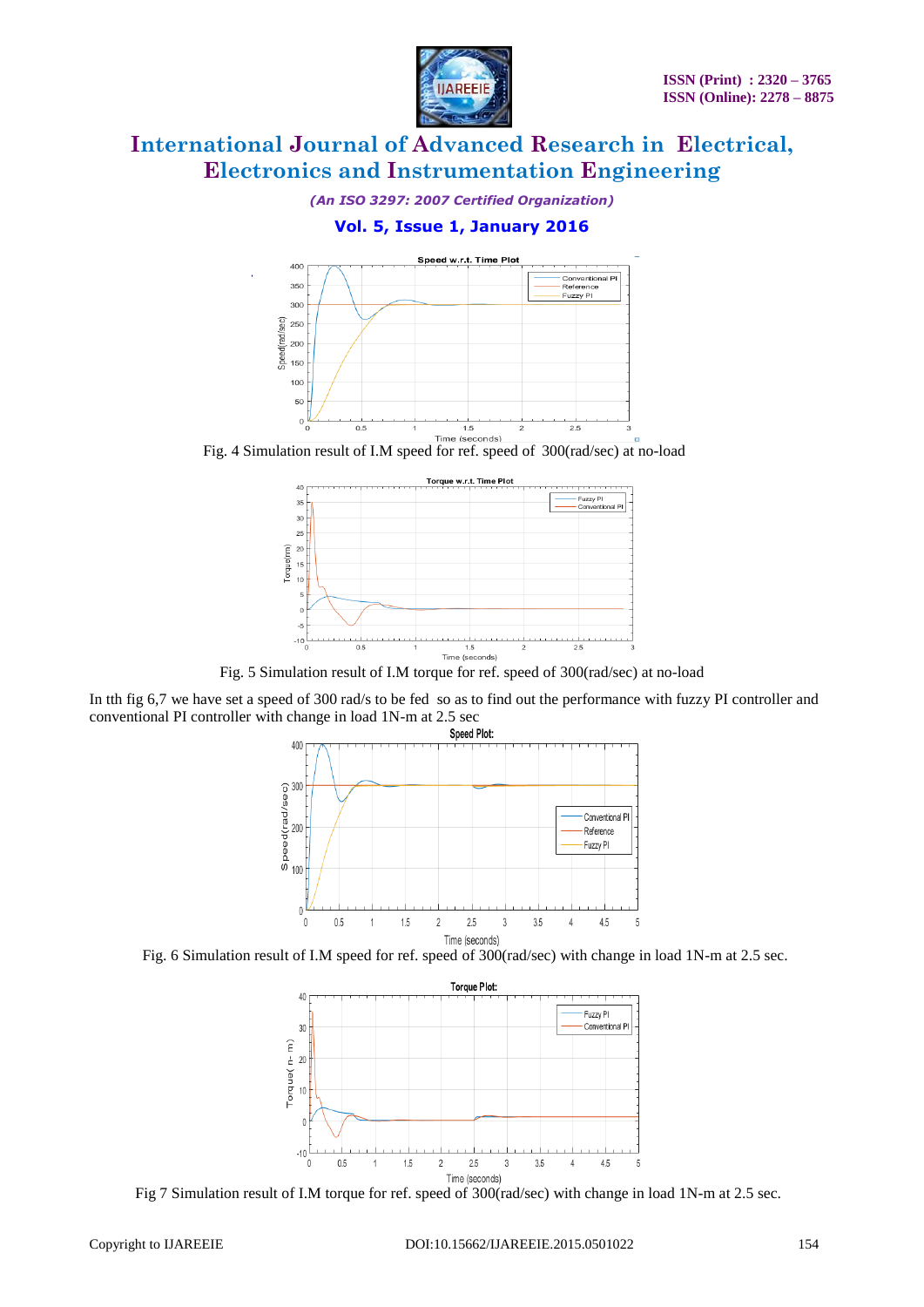

*(An ISO 3297: 2007 Certified Organization)*

### **Vol. 5, Issue 1, January 2016**

In tth fig 8,9 we have set a speed of 300 rad/s to be fed so as to find out the performance with fuzzy PI controller and conventional PI controller with change in load 1N-m at 2.5 sec



Fig. 8 Simulation result of I.M speed for ref. speed of 200(rad/sec) with change in load 1N-m at 2.5 sec.



Fig. 9 Simulation result of I.M torque for ref. speed of 200(rad/sec) with change in load 1N-m at 2.5 sec.

TABLE II. Comparison of FLC and PI performance in multistep speed response

| <b>Reference</b><br>Speed(rad/sec) | <b>Rise time</b><br>(sec) |      | <b>Settling time</b><br>(sec) |      | Peak<br>overshoot<br>(rad/sec) |     |
|------------------------------------|---------------------------|------|-------------------------------|------|--------------------------------|-----|
|                                    | <b>FLC</b>                | PI   | <b>FLC</b>                    | PI   | <b>FLC</b>                     | PI  |
| 300                                | 0.75                      | 0.11 | 0.75                          | 1.41 | 300                            | 400 |
| 200                                | 0.56                      | 0.11 | 1.00                          | 1.34 | 204                            | 276 |

### **V. CONCLUSION**

The performance of fuzzy logic based intelligent controller for the speed control of indirect vector controlled Induction motor drive has been verified and results were compared with that of conventional PI controller performance. The simulation results obtained have confirmed the very good dynamic performance and robustness of the fuzzy logic controller during the transient and steady state period. It is concluded that the proposed intelligent controller has shown superior performance than that of the parameter fixed PI controller.